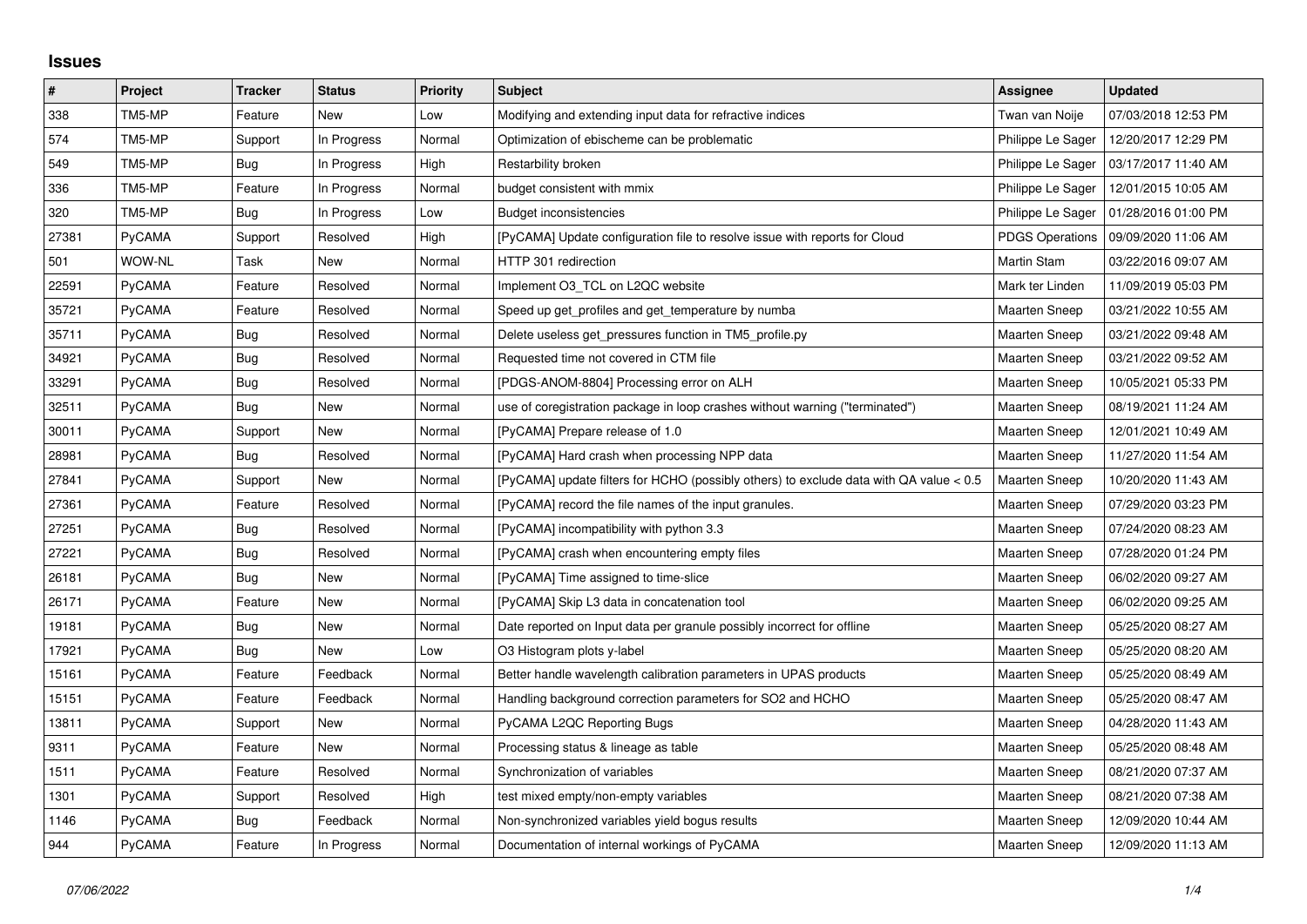| $\vert$ #    | Project      | <b>Tracker</b> | <b>Status</b> | <b>Priority</b> | <b>Subject</b>                                                                                             | Assignee        | <b>Updated</b>      |
|--------------|--------------|----------------|---------------|-----------------|------------------------------------------------------------------------------------------------------------|-----------------|---------------------|
| 558          | PyCAMA       | Feature        | In Progress   | Normal          | Coregistration                                                                                             | Maarten Sneep   | 11/06/2018 05:47 PM |
| 372          | adagucserver | Bug            | <b>New</b>    | Normal          | [KDC WCS] Web Coverage Service on point data does not function correctly                                   | Maarten Plieger | 09/09/2015 07:28 AM |
| 210          | impactportal | <b>Bug</b>     | Resolved      | Normal          | OpenID composer accepts only names from 3 characters or more                                               | Maarten Plieger | 03/19/2015 09:52 AM |
| 161          | adagucserver | Bug            | Resolved      | Normal          | Point datasets where the data starts with a nodata value are not displayed at all                          | Maarten Plieger | 07/25/2014 12:46 PM |
| 159          | impactportal | <b>Bug</b>     | Resolved      | Normal          | [WPS] When submitting a WPS job, the XML status document is sometimes not directly<br>available --> Error  | Maarten Plieger | 03/19/2015 09:52 AM |
| 158          | impactportal | Bug            | Resolved      | Normal          | [OPENDAP] Wrong HTTP status code when file is missing: 403 instead of 404.                                 | Maarten Plieger | 03/19/2015 09:53 AM |
| 62           | adagucserver | <b>Bug</b>     | Resolved      | Normal          | Special tokens like < and > are not encoded in the GetCapabilities document                                | Maarten Plieger | 07/25/2014 12:05 PM |
| $ 40\rangle$ | adagucserver | Feature        | Resolved      | Normal          | Highest value in Legend is not necessarily highest value in the map                                        | Maarten Plieger | 07/25/2014 12:06 PM |
| 367          | TM5-MP       | Feature        | <b>New</b>    | Low             | Heterogeneous reaction rates for bulk aerosol version                                                      | Jason Williams  | 07/03/2018 12:36 PM |
| 362          | TM5-MP       | <b>Bug</b>     | New           | Normal          | Dry deposition total for agreggated NOx                                                                    | Jason Williams  | 06/24/2015 02:06 PM |
| 28431        | PyCAMA       | Support        | Feedback      | Normal          | [PyCAMA] How long should the daily reports be available once the time-dependent<br>monitoring is in place? | Jacques Claas   | 10/15/2020 10:26 AM |
| 28421        | PyCAMA       | Support        | New           | Normal          | Prepare for version 2 quality control monitoring.                                                          | Jacques Claas   | 12/01/2020 05:39 PM |
| 26241        | PyCAMA       | Support        | In Progress   | Normal          | [PyCAMA] Supply list of up to 12 parameters you want to follow over time                                   | Jacques Claas   | 12/01/2020 05:34 PM |
| 26231        | PyCAMA       | Support        | New           | Normal          | [PyCAMA] Verify configuration of PyCAMA for daily extractions                                              | Jacques Claas   | 12/01/2020 05:30 PM |
| 14161        | PyCAMA       | Support        | Feedback      | Normal          | Time dependent QC questionnaire                                                                            | Jacques Claas   | 04/28/2020 09:59 AM |
| 26711        | TM5-MP       | Bug            | In Progress   | Normal          | missing values for lon and lat in regions file                                                             |                 | 07/02/2020 08:27 PM |
| 26031        | TM5-MP       | <b>Bug</b>     | New           | Normal          | Wrong rate for KOHHNO4                                                                                     |                 | 05/13/2020 12:10 PM |
| 24611        | TM5-MP       | Bug            | <b>New</b>    | High            | Typos in cb05 ebischeme                                                                                    |                 | 02/11/2020 10:35 AM |
| 23861        | TM5-MP       | <b>Bug</b>     | <b>New</b>    | Normal          | NH2O2 chemistry                                                                                            |                 | 05/13/2020 12:10 PM |
| 23221        | TM5-MP       | Feature        | In Progress   | Normal          | Remapping of M7 dry/wet radii from restart file missing                                                    |                 | 12/05/2019 11:07 AM |
| 20141        | TM5-MP       | Bug            | In Progress   | Low             | PDUMP temperature field is zero                                                                            |                 | 07/26/2019 02:45 PM |
| 12101        | TM5-MP       | Feature        | New           | Low             | Updating Corner halo grid boxes                                                                            |                 | 10/10/2018 03:39 PM |
| 11761        | TM5-MP       | <b>Bug</b>     | New           | Low             | overflow in PDUMP                                                                                          |                 | 09/26/2018 09:44 AM |
| 10281        | TM5-MP       | Task           | <b>New</b>    | Low             | Dry deposition of gas-phase H2SO4 and DMS                                                                  |                 | 07/03/2018 12:51 PM |
| 10221        | TM5-MP       | Feature        | In Progress   | Normal          | MOGUNTIA and KPP                                                                                           |                 | 09/20/2018 01:59 PM |
| 8931         | TM5-MP       | Feature        | In Progress   | Low             | removing dependence on HDF4                                                                                |                 | 11/18/2019 02:07 PM |
| 8681         | TurboWin     | Feature        | New           | Normal          | SOG and COG computing                                                                                      |                 | 12/19/2017 10:03 AM |
| 8671         | TurboWin     | Feature        | New           | Normal          | option to insert Relative Humidity                                                                         |                 | 12/19/2017 09:59 AM |
| 8661         | TurboWin     | Feature        | <b>New</b>    | Normal          | instruction videos                                                                                         |                 | 12/19/2017 09:49 AM |
| 8651         | TurboWin     | Feature        | New           | Normal          | update to WMO cloud atlas                                                                                  |                 | 12/19/2017 09:46 AM |
| 8641         | TurboWin     | Feature        | New           | Normal          | plot position offline                                                                                      |                 | 12/19/2017 09:44 AM |
| 8631         | TurboWin     | Task           | New           | Normal          | Help files update                                                                                          |                 | 12/19/2017 09:43 AM |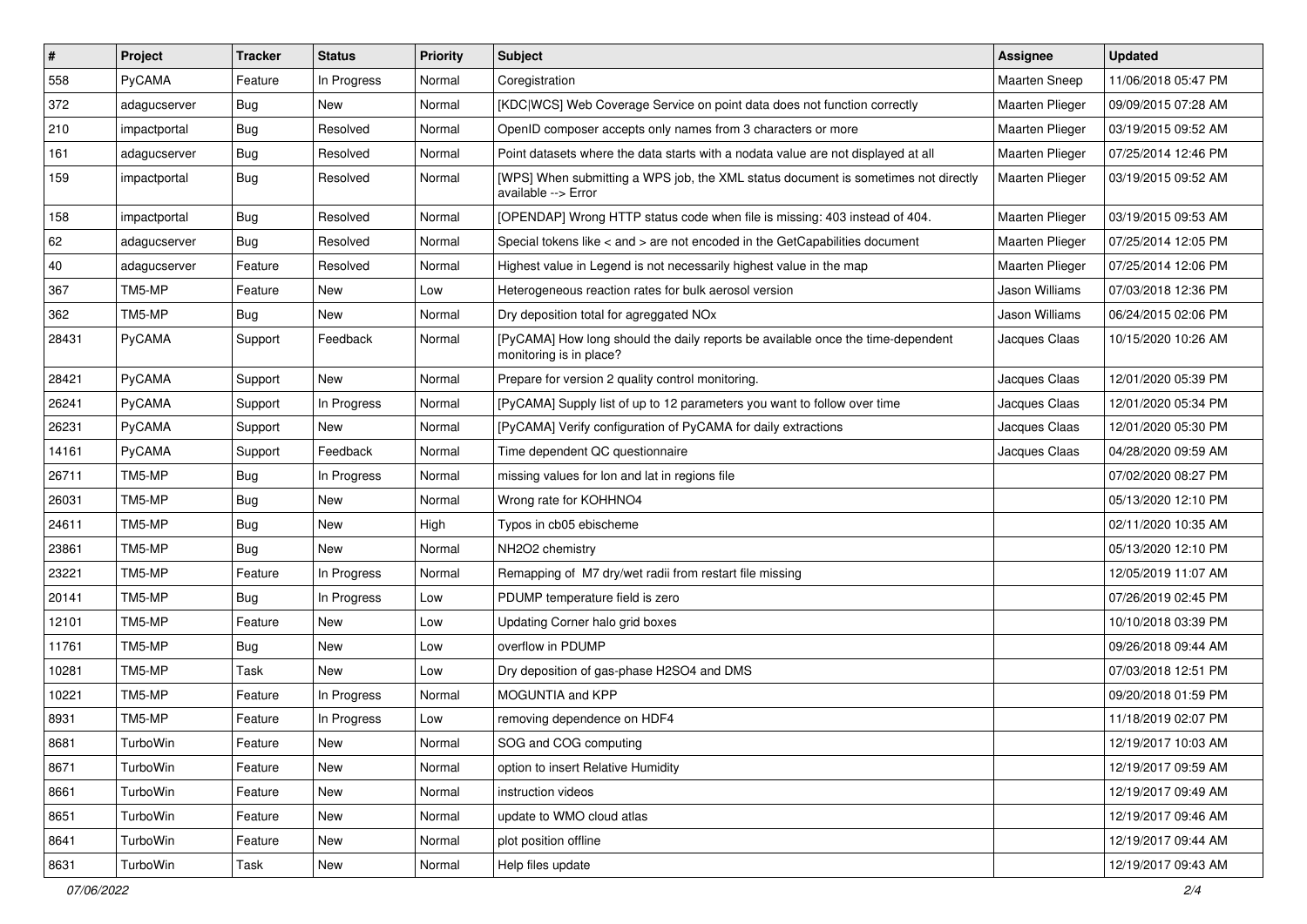| $\vert$ #    | Project      | Tracker    | <b>Status</b> | <b>Priority</b> | <b>Subject</b>                                                                   | Assignee | <b>Updated</b>      |
|--------------|--------------|------------|---------------|-----------------|----------------------------------------------------------------------------------|----------|---------------------|
| 8621         | TurboWin     | Feature    | New           | Normal          | WOW upload                                                                       |          | 12/19/2017 09:42 AM |
| 8611         | TurboWin     | Feature    | New           | Normal          | displaying latest obs                                                            |          | 12/19/2017 09:36 AM |
| 2161         | TM5-MP       | <b>Bug</b> | New           | Normal          | Python datetime.strftime function does not support dates before 1900             |          | 08/21/2017 12:35 PM |
| 1013         | subproject 1 | Feature    | New           | Normal          | test subproject task gantt                                                       |          | 12/20/2016 09:10 AM |
| 1012         | dummy        | Feature    | <b>New</b>    | Normal          | test gantt main project                                                          |          | 12/20/2016 09:09 AM |
| 595          | TM5-MP       | <b>Bug</b> | In Progress   | Normal          | Generation of qsub job file seems broken                                         |          | 07/03/2018 12:39 PM |
| 521          | TM5-MP       | <b>Bug</b> | New           | Low             | Inconsistent NO <sub>x</sub> emissions                                           |          | 07/03/2018 12:30 PM |
| 440          | TM5-MP       | Feature    | New           | Low             | Assumption in calculation of friction velocity over land                         |          | 07/03/2018 12:51 PM |
| 439          | TM5-MP       | Task       | New           | Low             | Treatment of ice clouds in photolysis                                            |          | 07/03/2018 12:35 PM |
| 425          | adagucviewer | <b>Bug</b> | <b>New</b>    | Normal          | Timeseries graph of rgb layers error                                             |          | 01/06/2016 01:02 PM |
| 373          | TM5-MP       | <b>Bug</b> | New           | Normal          | Diurnal cycle biomass burning emissions                                          |          | 07/03/2018 12:34 PM |
| 368          | adagucserver | <b>Bug</b> | New           | Normal          | Time resolution is not correctly calculated automatically                        |          | 08/24/2015 11:55 AM |
| 351          | TM5-MP       | Bug        | New           | Low             | NH3 budget terms                                                                 |          | 07/03/2018 12:36 PM |
| 350          | impactportal | Feature    | New           | Normal          | Add a link to go to the basket at the bottom of the data discovery page          |          | 03/19/2015 10:59 AM |
| 349          | impactportal | Bug        | Resolved      | High            | WPS for simple indices fails with SAX Exception                                  |          | 03/19/2015 09:44 AM |
| 149          | TM5-ZOOM     | <b>Bug</b> | New           | Low             | Gfortran compiler                                                                |          | 04/08/2014 10:42 AM |
| 94           | impactportal | <b>Bug</b> | New           | Normal          | [Account] Handle OpenID problem                                                  |          | 10/10/2013 10:22 AM |
| 93           | impactportal | Feature    | Resolved      | Normal          | [Basket] Add a "Get All" button to retrieve all items at once                    |          | 03/19/2015 09:56 AM |
| 92           | impactportal | Feature    | Resolved      | High            | [Test] Create a test environment to test new versions of climate4impact          |          | 03/19/2015 09:55 AM |
| 91           | impactportal | Feature    | New           | Normal          | [Basket] Move Basket in menu bar                                                 |          | 10/10/2013 10:22 AM |
| $ 90\rangle$ | impactportal | Feature    | New           | Normal          | [Use cases] Precoocked data selection widget with use case data                  |          | 10/10/2013 10:22 AM |
| 89           | impactportal | Feature    | New           | Normal          | [Map&Plot]Generic data selection widget                                          |          | 10/10/2013 10:22 AM |
| 88           | impactportal | Feature    | Resolved      | Normal          | [Basket]Create widget for basket access in all portal elements                   |          | 03/19/2015 09:56 AM |
| 87           | impactportal | Feature    | New           | Normal          | [Map & Plot] Enable to select multiple data from basket for plotting and mapping |          | 10/10/2013 10:22 AM |
| 86           | impactportal | Feature    | New           | Normal          | [Account] Keep history of what has been processed                                |          | 10/10/2013 10:22 AM |
| 85           | impactportal | Feature    | New           | Low             | [Basket] Enable grouping of data in datasets                                     |          | 10/10/2013 10:22 AM |
| 84           | impactportal | Feature    | Resolved      | Normal          | [Basket]Enable sorting on basket                                                 |          | 03/19/2015 09:57 AM |
| 83           | impactportal | Feature    | Resolved      | Normal          | [Basket]Add 'Remove all' button                                                  |          | 03/19/2015 09:58 AM |
| 82           | impactportal | Feature    | New           | Normal          | [GUI] Improve error messages                                                     |          | 10/10/2013 10:22 AM |
| 81           | impactportal | Feature    | New           | Normal          | [Transformations] Time series plots WPS for multiple datasets                    |          | 10/10/2013 10:22 AM |
| 80           | impactportal | Feature    | Resolved      | Normal          | [Transformation] CDO indices calculations as WPS service                         |          | 03/19/2015 10:04 AM |
| 77           | impactportal | Feature    | New           | Normal          | [Data] Provide ECLISE data in climate4impact                                     |          | 10/10/2013 10:22 AM |
| 76           | impactportal | Feature    | New           | Low             | [Search] Group search results in folders                                         |          | 10/10/2013 10:22 AM |